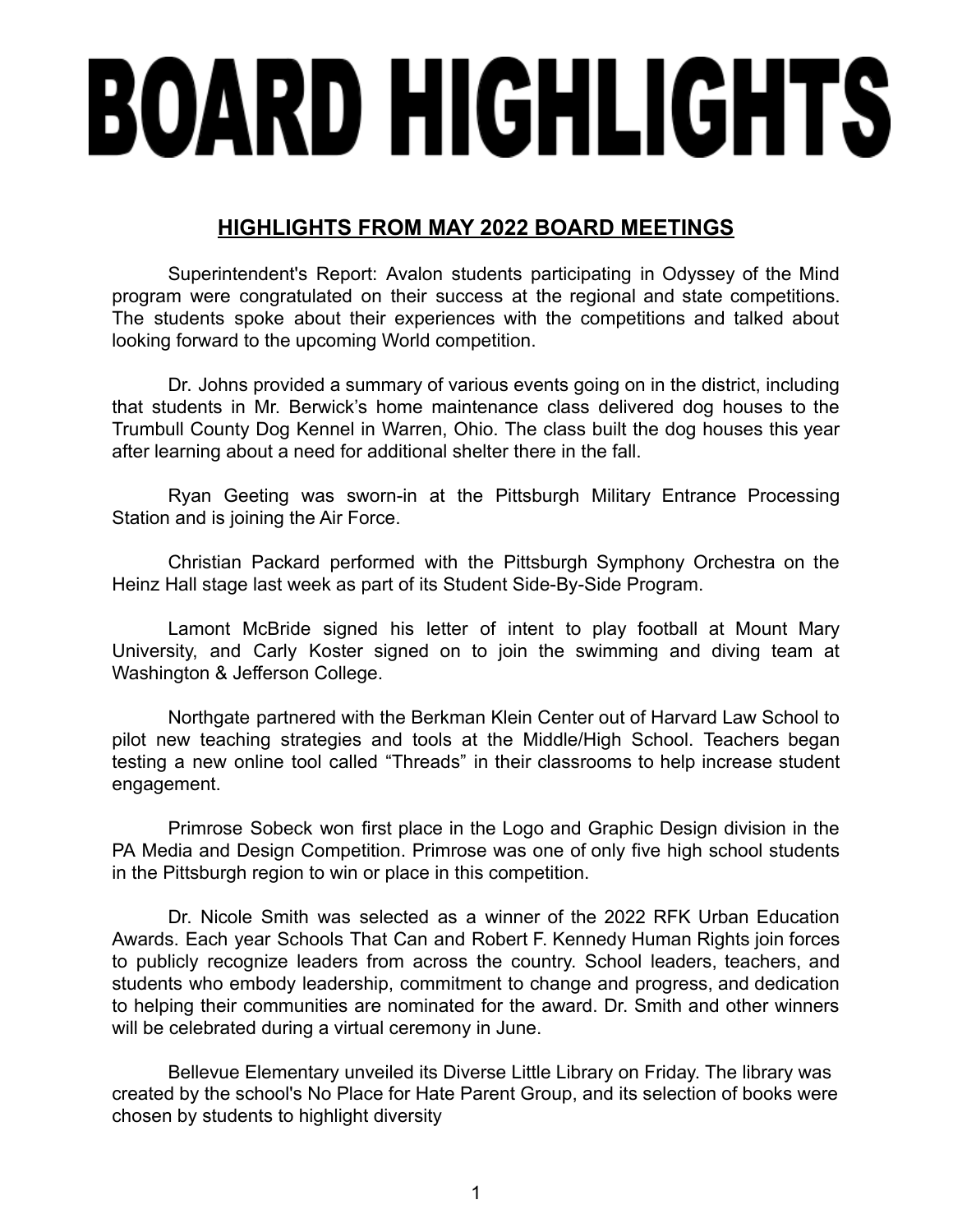Speaker Deepak Ramola visited Avalon Elementary during his trip to Pittsburgh from India on Thursday to share life lessons from across the world with students. Deepak is the founder of Project FUEL.

Bellevue Elementary's Kindness Club recently welcomed the warmer weather by planting flowers in Bayne Park.

Our Kids of Steel teams were among the students to lead off the Pittsburgh Kids Marathon on April 30th. Bellevue Elementary was selected for the "Rookie of the Year" award by Kids of Steel.

Fifth graders in Avalon and Bellevue elementary schools visited JA BizTown in Bridgeville in April for an interactive tour of a variety of careers.

The Wheels of Flames Bike to School Group started at Bellevue Elementary. The group rides from the former YMCA building to school on Wednesdays.

Looking ahead, Avalon and Bellevue are hosting a Remake Learning Night May 17th from 6 to 8 p.m. at Avalon Elementary, which is a great chance to see some cool technology and learn about our innovative educational programing. This event is part of the Remake Learning Days, which began on May 12th.

Dr. Johns also mentioned that Prom is Friday, May 20th with Promenade beginning at 5:30 p.m.

The Board approved the following items at their May 16, 2022 Board meeting:

- Approved the April 2022 Treasurer's Report, the April 2022 Bill List, and the Tax Refunds.
- Designated the following multiple depositories for the fiscal year July 1, 2022 through June 30, 2023. [Citizens Bank; Huntington Bank; PA Local Government Investment Trust (PLGIT); PA School District Liquid Asset Fund (PSDLAF); PA Treasurer's Investment Program for Local Governments; PNC Bank].
- Renewed the following bonds: School Board Secretary's Bond, 7/1/22 6/30/23 \$100; Treasurer's Bond, 4/21/22 - 4/21/23, \$100; Activities Account Coordinator's Bond, 8/16/22 - 8/15/23, \$100.
- Mrs. Amy Joy Robinson was elected as Treasurer for the 2022-23 school year (July 1, 2022 to June 30, 2023).
- Appointed Mr. Joe Nolan for the direct collection of real estate taxes for Bellevue Borough.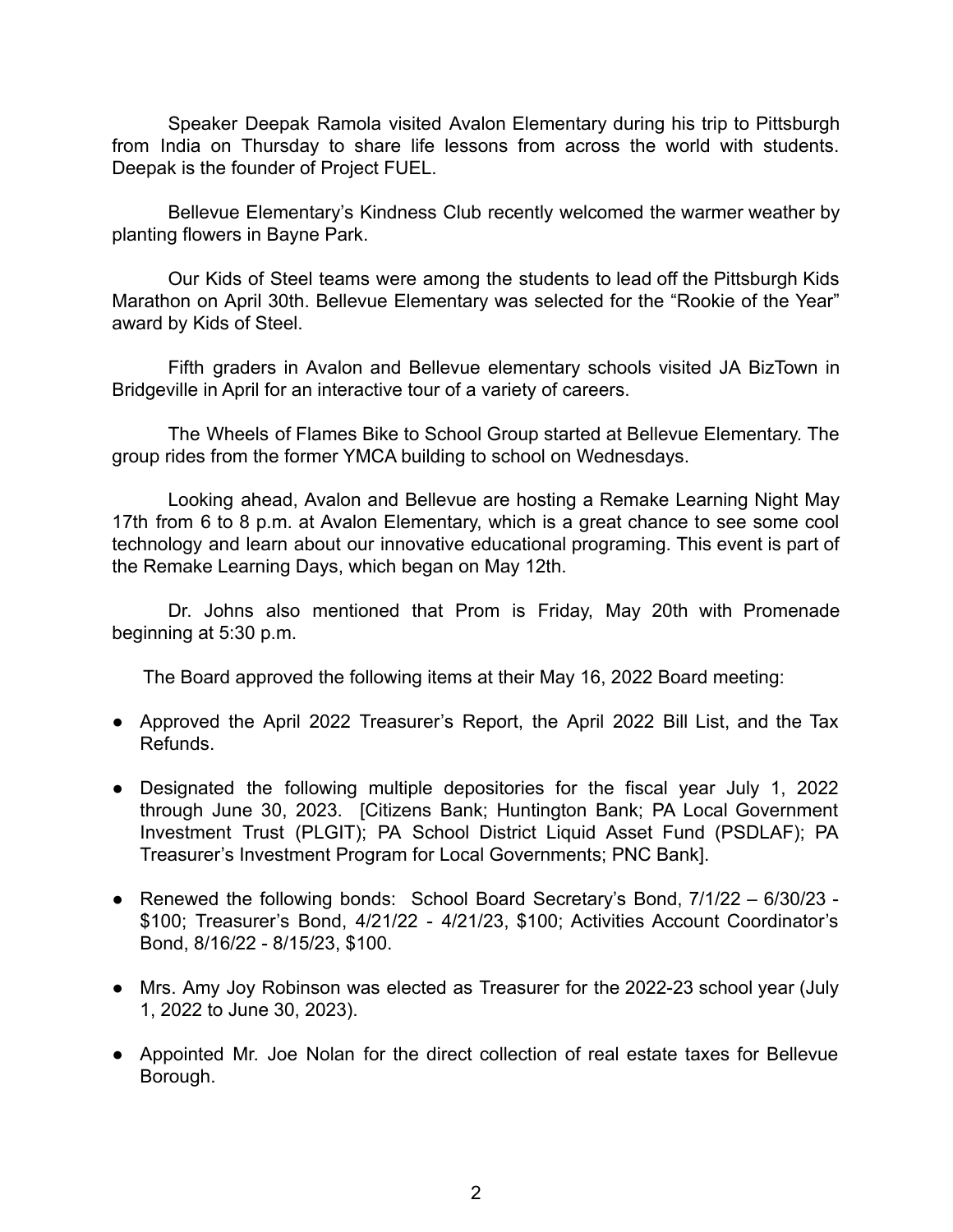- Approved the following Student Insurance:
	- a) Athletic: United States Fire Insurance Company, an AIG insurance company, Plan AAA, to provide coverage to students while participating in interscholastic athletic programs, band, cheerleading, and/or school-sponsored activities at a cost of \$9,950 for the 2022-23 school year.
	- b) Voluntary Student Insurance: United States Fire Insurance Company to provide voluntary student insurance for 2022-23 at no additional cost.
- Repealed the District's existing Per Capita Tax Resolution commencing July 1, 2022.
- Approved the following use of facility request:
	- a) The West Penn Football Officials (WPFOA) to use space at the Middle/High School for their meetings. Times: 6:30 to 8:00 p.m. Dates: Aug. 9th, 16th, 30th, Sept. 13th, 27th and Oct. 11th, 2022 (Tuesday evenings)
- Approved Christian Packard, Carrie Wynn and Stephen Goetz as summer help for the custodial staff at \$8.00 an hour.
- Approved the hiring of Combustion Service & Equipment for replacement of the Automatic Temperature Control Systems at the Middle/High School, Bellevue Elementary and Avalon Elementary School in the amount of \$980,000.00 following ESSER funding guidelines including the Davis Bacon Wage Act for all on-site labor under COSTARS vendor in the state of PA, contract #143028.
- Approved a Saturday detention program at the MS/HS starting in the 2022-2023 school year. The program will run from 9:00-12:00. Payment for staff to supervise will be \$90 per three hour session. The Board will review the program no later than February 2023.
- Approved the NOLA Handbook.
- Approved the Additional Targeted Support and Improvement (A-TSI) plan at the Middle/High School.
- Approved the use of Keystone Educational Consulting Group for contracted psychological services at a rate of \$70 per hour/\$500 a day (7.5 hour day).
- Approved an agreement with Allegheny Health Network (AHN) to provide athletic training coverage for the period of July 1, 2022 through June 30, 2027, at a cost of \$14,175.55 for the first year and shall increase by 4% each year thereafter.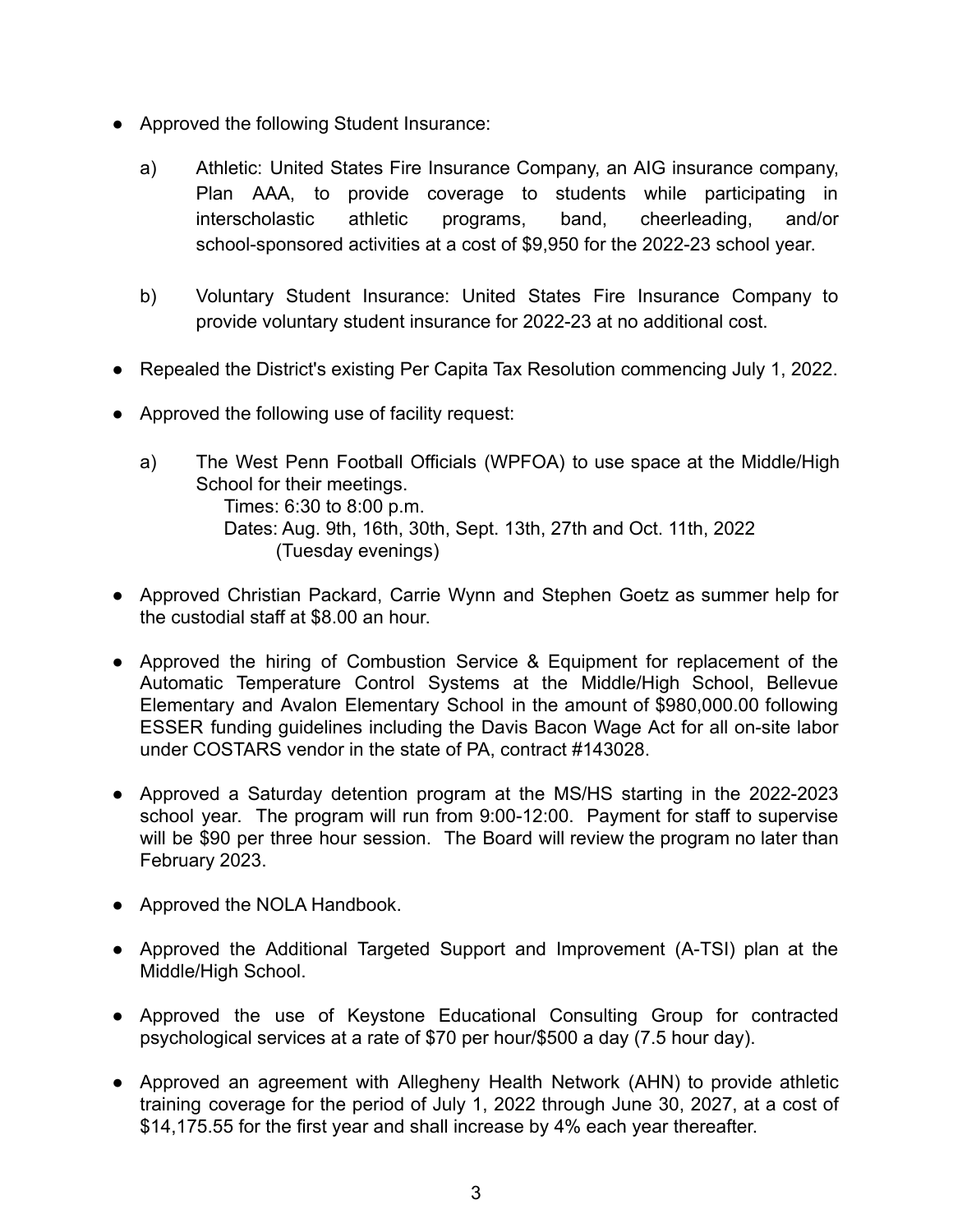● Approved the Fall 2022-23 season athletic supplemental contracts listed below:

| Name                 | Position                        | Amount  |
|----------------------|---------------------------------|---------|
| <b>Shane Adams</b>   | Asst. Football Coach            | \$3,000 |
| Joseph Ball          | Asst. Football Coach            | \$3,000 |
| Max Schaar           | <b>Head Volleyball Coach</b>    | \$4,000 |
| <b>Brian Veshio</b>  | <b>Head Cross Country Coach</b> | \$4,000 |
| Josh McFall          | Asst. Cross Country Coach       | \$2,500 |
| <b>Audrey Scott</b>  | M.S. Girls' Basketball Coach    | \$3,500 |
| Shelby Szakelyhidi   | <b>Varsity Cheerleading</b>     | \$2,000 |
| <b>Brandon Hogle</b> | Weightlifting                   | \$1,000 |

- Approved Desmond Ball as a volunteer football coach. The Board also approved Christian Davin as a volunteer football coach.
- Approved a supplemental contract for Jessica Haberman as Band Director for the 2022-23 school year in the amount of \$5,500. The Board also approved a supplemental contract for Ashley McPaul as Bandfront Sponsor for the 2022-23 school year in the amount of \$2,500.
- Approved the following to assist Jessica Haberman with marching band during the summer:

| Name                     | Position                     | Amount |         |
|--------------------------|------------------------------|--------|---------|
| Luke Walker              | <b>Asst. Band Director</b>   |        | \$1,100 |
| <b>Abigail Dougherty</b> | <b>Woodwind Instructor</b>   |        | \$300   |
| <b>Steven Knott</b>      | <b>Brass Instructor</b>      |        | \$300   |
| Zach Goughler            | <b>Percussion Instructor</b> | \$     | - 300   |

- Approved the proposed A.W. Beattie Career Center 2022-23 Budget, as approved by A.W. Beattie Career Center Joint Operating Committee on April 28, 2022, in the amount of \$10,691,066.
- Approved a supplemental contract for Tiana Morgan as a No Place for Hate Mentor in the amount of \$2,000 effective the 2022-23 school year.
- Approved a transportation contract with W.L. Roenigk, Inc. for a period of five (5) years from August 1, 2022 to July 31, 2027.
- Approved the Memorandum of Understanding (MOU) between and among the Avalon Police Department, the Bellevue Police Department and the Northgate School District.
- Accepted the resignation of Renee Crosby-Skinner as Elementary School Nurse effective June 10, 2022.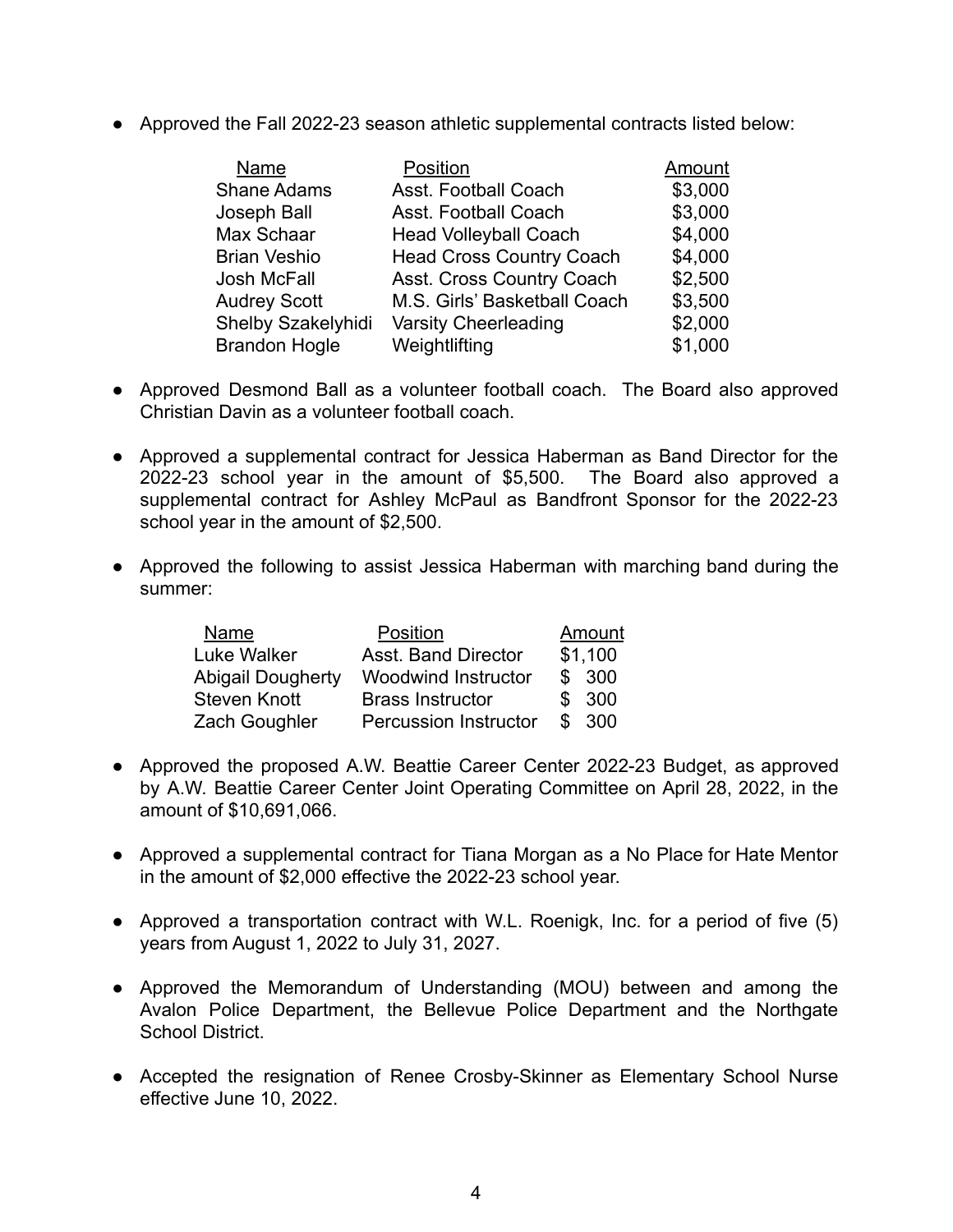- Approved the request of teacher number 1 (22-23) for a medical Sabbatical Leave for the first semester of the 2022-23 school year at one-half the teacher's regular salary.
- Approved Malla Mizikowski and Mari Devenyi as Extended School Year Nurses (ESY), during the summer of 2022. (This will be a shared position.)
- Renewed an agreement with Dr. Jeffrey Evancho as Director of Partnerships and Equity half-time for one year in the amount of \$50,000 per year. This position will be paid for by grant funding and/or ESSER III funding.
- Approved the following affiliation agreements:
	- a) Approved an Affiliation Agreement for Internship/Practicum, Pre-clinical and Student Teaching between Slippery Rock University (SRU) and Northgate School District.
	- b) Approved an Affiliation Agreement for Internship/Practicum, Pre-clinical and Student Teaching between Duquesne University and Northgate School District.
- Approved an Educational Services Agreement with the Allegheny Intermediate Unit 3 (AIU) to provide special education services to students assigned by the District for the 2022-23 school year.
- Approved Sasha Matthews as a part-time elementary Lunchroom Monitor for Avalon Elementary.

The Board approved the following items at their May 11, 2022 Special Board Meeting:

● Appointed Katrina Eames as a Board Member to fill the unexpired term from May 2022 to December 2023.

The Board approved the following items at their May 9, 2022 Committee of the Whole Meeting:

● Approved the Proposed Final General Fund Budget for the 2022-2023 fiscal year in the amount of \$29,482,306 and place the budget on public display. The millage rate, for Proposed Final Budget purposes only, is set tentatively at 27.32 mils. The Board will continue to review the Budget Plan in preparation for the final adoption of the budget scheduled for Monday, June 20, 2022, at 6:30 p.m. in the Northgate Administrative Center Boardroom. Members of the public will be able to access the budget beginning Wednesday, May 18, 2022 by going to the District website ([www.northgatesd.net](http://www.northgatesd.net/)), selecting "Budget", and then selecting "Budget Information". It will also be available for public inspection in the Administrative Center and each of the school building offices from 8:30 AM to 2:30 PM Monday through Friday beginning Wednesday, May 18, 2022.